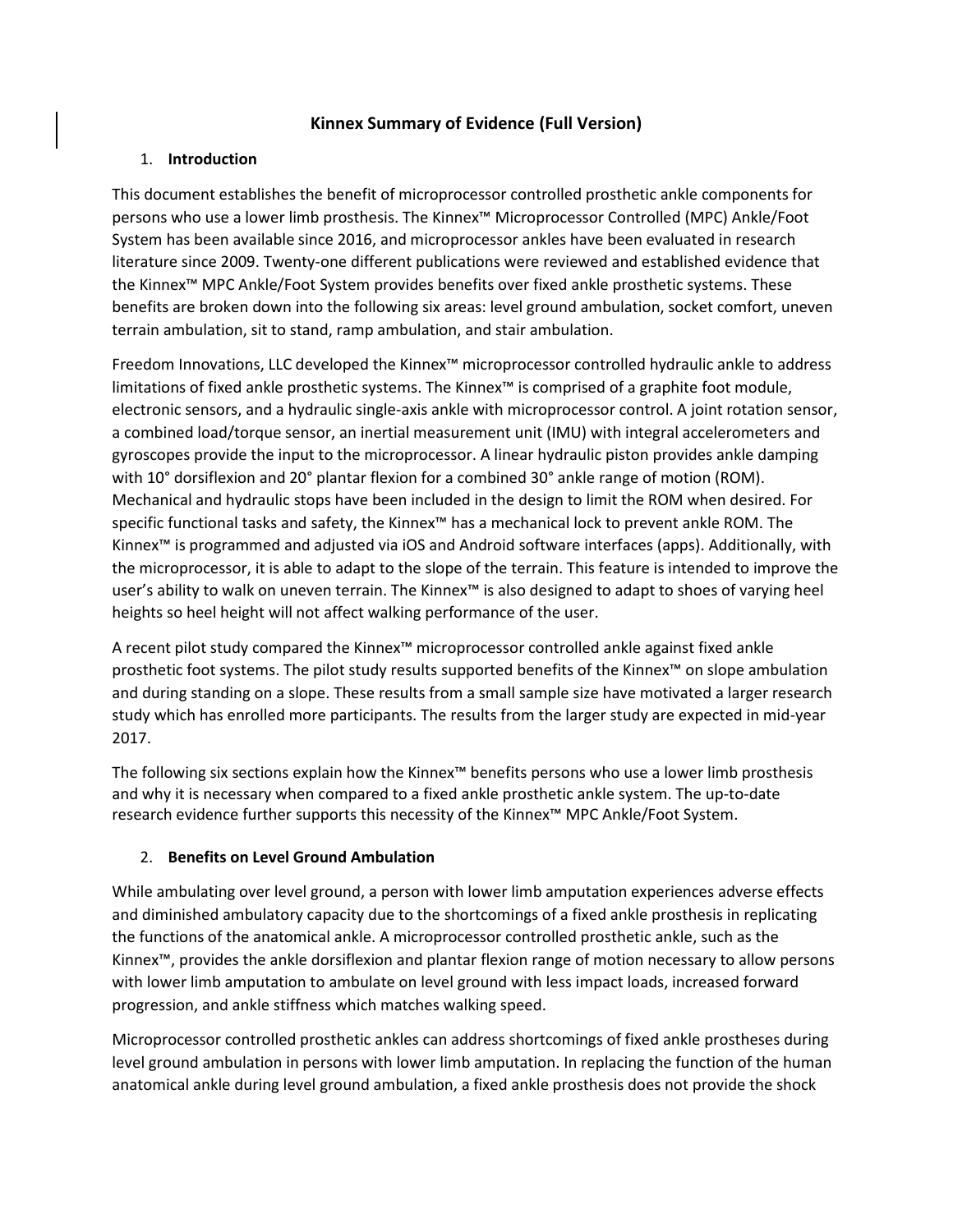<span id="page-1-0"></span>absorption during the first rocker stance phase<sup>1</sup> (Perry 1997). The heel mechanism of a fixed ankle prosthesis attempts to provide the shock absorption by using a cushion, bumper, or carbon fiber lever in the heel. However, these mechanical structures do not replicate the controlled eccentric plantar flexion of the anatomical ankle during loading response and the first rocker of stance phase. When the mechanical structures compress, the prosthetic foot is delayed in achieving foot flat and leads to an unstable heel only contact<sup>[1](#page-1-0)</sup> (Perry 1997). This disrupts the forward progression of the center of pressure<sup>2</sup> (DeAsha 2013a), the patient's residual limb is exposed to reaction forces and pressures from the socket, and body weight acceptance of the amputated limb and walking speed are negatively affecte[d](#page-1-1)<sup>2</sup> (DeAsha 2013a).

<span id="page-1-1"></span>The Kinnex™ MPC Ankle/Foot System provides controlled hydraulic dampened plantar flexion range of motion in the ankle to replicate shock absorption in loading response during the first rocker of stance phase of gait. The plantar flexion resistance in the Kinnex™ can provide the energy absorption to replace the eccentric plantar flexion of the anatomical ankle. This benefit leads to a more continuous forward progression of the center of pressure and a reduction in the external reaction forces and pressures in the prosthetic socket forcing the residual knee into flexion.

Fixed ankle prostheses cannot react to a change in walking speed, step cadence and associated increase in body weight loading into the prosthesis. This makes it difficult for persons with lower limb amputation to ambulate at more than one walking speed. Fixed ankle carbon fiber energy storing prosthetic feet are currently reserved for patients that have the capacity to walk with variable step cadence<sup>3</sup> (Noridian LCD). These and other fixed ankle prostheses provide no change in function when walking speed and step cadence are increased or decreased <sup>4</sup>(DeAsha 2013b). This inherent structural limitation of fixed ankle prostheses can cause persons with lower limb amputation to experience a prosthetic ankle stiffness that is not attuned to the walking speed (e.g. too stiff at slower walking speeds or too flexible at higher walking speeds).

The Kinnex™ microprocessor controlled prosthetic ankle regulates the resistance in the ankle throughout the gait cycle and reacts to changes in walking speed and step cadence. With every step, the microprocessor adjusts the ankle joint stiffness to optimize the function of the hydraulic cylinder and carbon fiber heel and keel levers. This creates an ankle joint stiffness which is automatically varied to match the walking cadence.

 $\overline{\phantom{a}}$ 

<sup>1</sup> Perry, Jacquelin, et al. "Prosthetic weight acceptance mechanics in transtibial amputees wearing the Single Axis, Seattle Lite, and Flex Foot." *IEEE transactions on rehabilitation engineering* 5.4 (1997): 283-289.

<sup>&</sup>lt;sup>2</sup> De Asha, Alan R., et al. "Attenuation of centre-of-pressure trajectory fluctuations under the prosthetic foot when using an articulating hydraulic ankle attachment compared to fixed attachment." Clinical Biomechanics 28.2 (2013): 218-224.

<sup>3</sup> Noridian Healthcare Solutions, Local coverage determination (LCD) for lower limb prostheses (L33787). 2016, American Medical Association.

<sup>4</sup> De Asha, Alan R., et al. "Walking speed related joint kinetic alterations in trans-tibial amputees: impact of hydraulic'ankle'damping." Journal of neuroengineering and rehabilitation 10.1 (2013): 107.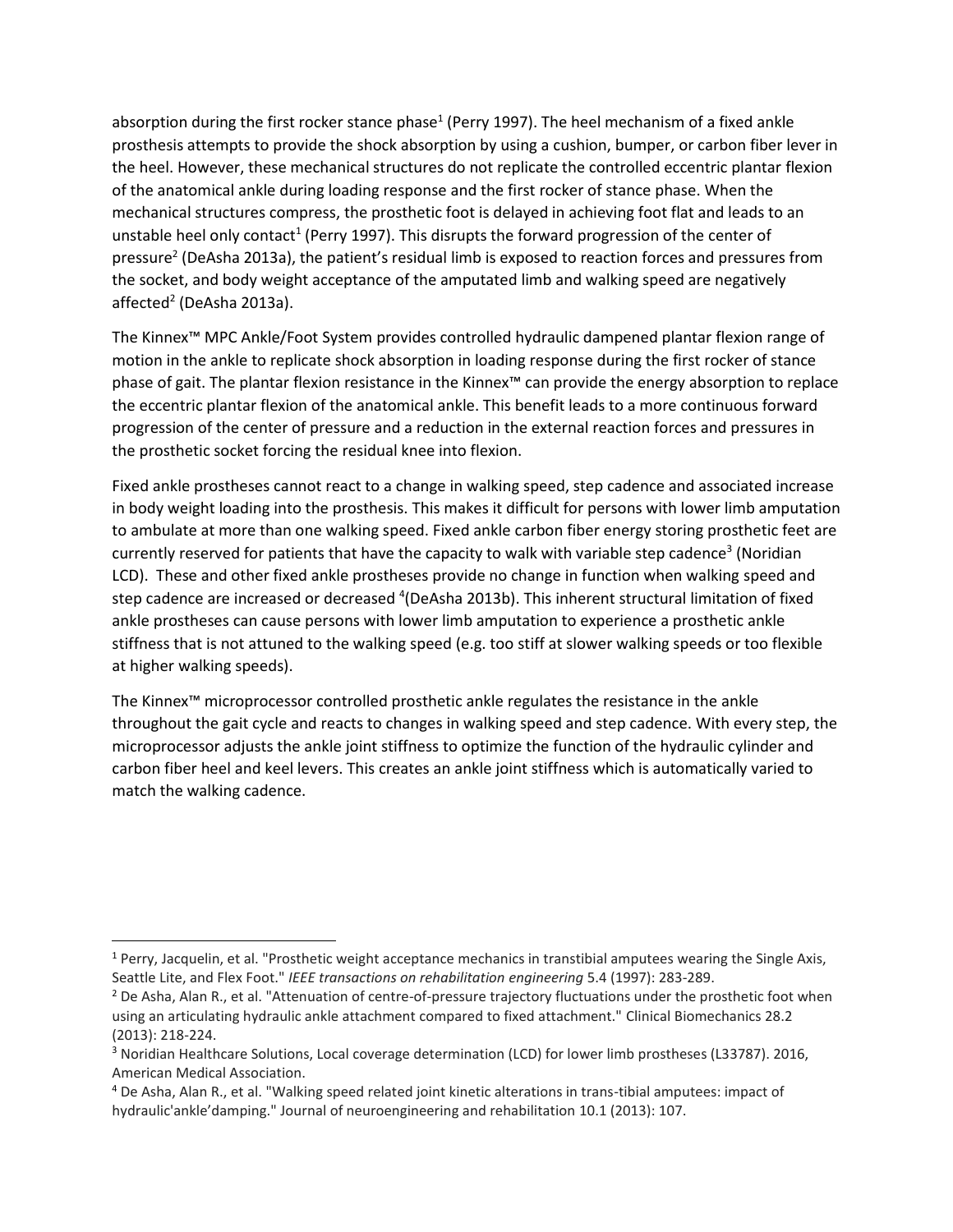#### <span id="page-2-1"></span>3. **Benefits to Socket Comfort**

<span id="page-2-0"></span>When surveyed, persons who use a lower limb prosthesis rate socket comfort as the most important factor of their prosthetic experience<sup>5</sup> (Legro 1999). Socket discomfort and pressure related skin complications are also frequent problems which limit use of a prosthesis<sup>6</sup> (Gauthier-Fiagnon 1998). A fixed ankle prosthesis exposes the residual limb to higher pressures when ambulating on stairs and slopes <sup>7</sup>(Wolf 2009) and uneven terrain<sup>8</sup> (Dou 2006). When walking on level ground, the residual limb experiences peak stresses in the socket at the beginning and end of stance phase<sup>[7](#page-2-0)</sup> (Wolf 2009). The high pressures experienced by the residual limb in these conditions are caused by the lack of motion and angle accommodation in a fixed ankle prosthesis.

Microprocessor controlled prosthetic ankles have been shown to reduce socket pressure during slope a[n](#page-2-0)d stair ambulation<sup>7</sup> (Wolf 2009). The Kinnex™ allows the ankle to accommodate up to 10° of incline slope and 20° of decline slope during ambulation. By accommodating the uneven surfaces and allowing controlled ankle dorsiflexion and plantar flexion range of motion, a microprocessor ankle reduces the r[e](#page-2-0)action forces and pressures at the socket interface<sup>7</sup> (Wolf 2009), making walking on slopes feel more like walking on level ground. This is not possible with a fixed ankle prosthesis, and the Kinnex™ provides this benefit through the hydraulically dampened plantar flexion and dorsiflexion in the ankle. The resistance in the ankle can be increased or decreased during the programming of the Kinnex™ or through the user software interface (app) in order to reduce the reaction forces and pressures at the socket interface. With this feature, the Kinnex™ allows persons with lower limb amputation to wear their prosthesis longer and ambulate over more environmental barriers without exposing their residual limb to increased pressure and discomfort.

### 4. **Benefits on Uneven Terrain Ambulation**

Uneven terrain restricts mobility and balance for persons who use a lower limb prosthesis due to the variability in the slope of the ground and the reaction forces and pressures this inflicts upon the residual limb. Fixed ankle prostheses are designed to support ambulation on flat level surfaces. Patients with lower limb amputation are unable to detect the step-to-step change in slope of the ground when walking over uneven terrain, and a fixed ankle prosthesis is unable to react to the change in slope. As a result, the residual limb is exposed to different loads on every step making it difficult for patients to maintain balance. On a simulated uneven walkway, patients using a fixed ankle lower limb prosthesis

 $\overline{\phantom{a}}$ <sup>5</sup> Legro, Marcia W., et al. "Issues of importance reported by persons with lower limb amputations and protheses." *Journal of rehabilitation research and development* 36.3 (1999): 155.

<sup>6</sup> Gauthier-fiagnon, Christiane, Marie-Claude Grise, and Diane Potvin. "Predisposing Factors Related to Prosthetic Use by People with a Transtibial and Transfemoral Amputation." *JPO: Journal of Prosthetics and Orthotics* 10.4 (1998): 99-109.

 $7$  Wolf, Sebastian I., et al. "Pressure characteristics at the stump/socket interface in transtibial amputees using an adaptive prosthetic foot." Clinical Biomechanics 24.10 (2009): 860-865.

<sup>8</sup> Dou, Peng, et al. "Pressure distribution at the stump/socket interface in transtibial amputees during walking on stairs, slope and non-flat road." *Clinical Biomechanics* 21.10 (2006): 1067-1073.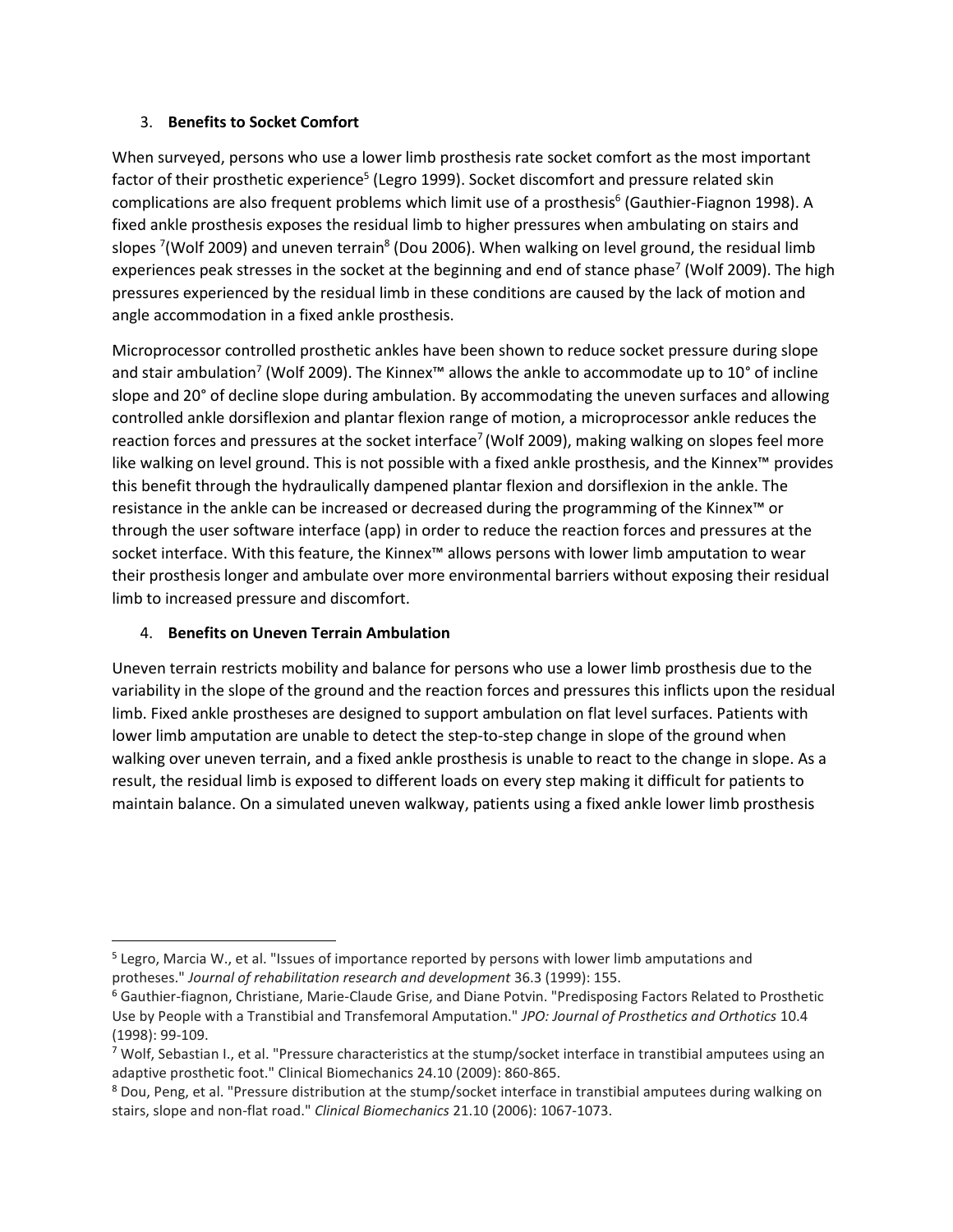exhibited a destabilized gait pattern<sup>9</sup> (Smith 2015). Additionally, walking with a fixed ankle prosthesis on a non-fla[t](#page-2-1) road causes increased pressure on the residual limb from the prosthetic socket<sup>8</sup> (Dou 2006).

The benefits the Kinnex™ MPC Ankle/Foot System provides can improve mobility on uneven terrain and lessen the burden of this environmental barrier. The Kinnex™ provides ankle dorsiflexion and plantar flexion range of motion and controlled hydraulic dampening necessary for persons with lower limb amputation to ambulate over uneven terrain. The step-to-step change in ground slope is accommodated through this ankle range of motion without causing reaction forces and pressures on the residual limb. For example, when a patient steps on a rock or uneven sidewalk surface, the Kinnex™ ankle is designed to move rapidly into foot flat to accommodate the angle of the terrain. With the Kinnex™, the patient can load the prosthesis with full body weight on every step without losing his or her balance or experiencing excessive socket pressures on the residual limb.

# 5. **Benefits in Sit to Stand**

Standing from a seated position is difficult for persons with a lower limb amputation using a fixed ankle prosthesis. Microprocessor controlled prosthetic ankles provide ankle dorsiflexion range of motion to assist patients ascending from a seated position.

With a fixed ankle prosthesis, persons with lower limb amputation must put most of their weight through the sound limb<sup>10</sup> (Agrawal 2011). Without dorsiflexion range of motion a fixed ankle prosthesis causes patients to hold their limb more anterior, away from the seat and their center of mass. In this position the hip and knee musculature in the residual limb cannot assist in standing from ascent initiation. Ankle dorsiflexion range of motion from the Kinnex™ allows the patient to position the prosthesis further posterior underneath the seat. This moves the prosthetic foot closer to the center of mass and enables the patient to engage the hip and knee extensor musculature of their residual limb to contribute to ascent initiation when standing from a chair.

# 6. **Benefits on Ramp Ambulation**

<span id="page-3-0"></span> $\overline{a}$ 

Patients with lower limb amputation who use a fixed ankle prosthesis frequently encounter sloped surfaces which cause compensatory movements, expose the residual limb to excessive pressure, and pose a serious environmental barrier. A microprocessor controlled ankle prosthesis addresses these shortcomings by accommodating for the sloped surface through controlled plantar flexion and dorsiflexion ankle range of motion.

With a fixed ankle, the prosthesis cannot accommodate the slope or achieve foot-flat in a normal manner, resulting in an unstable heel-only support when transferring weight onto the prosthesis<sup>1</sup> (Perry 1997). Descending a slope, the patient has been found to experience increased pressures through the socket<sup>[7](#page-2-0)</sup> (Wolf 2009) and a knee flexion moment<sup>11</sup>(Vickers 2008). The combination of torque and pressure from the prosthetic socket become too much for patients to tolerate on their residual limbs. To

<sup>&</sup>lt;sup>9</sup> Smith, A. M. S., et al. "Prosthetic Feet with Multi-Axial Features Being Used on Uneven Terrain: A Patient-Centered Investigation." Journal of the Proceedings of the 41st Academy Annual Meeting & Scientific Symposium (2015)

<sup>10</sup> Agrawal, Vibhor, et al. "Weight distribution symmetry during the sit-to-stand movement of unilateral transtibial amputees." *Ergonomics* 54.7 (2011): 656-664.

<sup>11</sup> Vickers, D.R., Palk, C.,McIntosh, A.S., Beatty, K.T., 2008. Elderly unilateral transtibial amputee gait on an inclined walkway: a biomechanical analysis. Gait Posture 27, 518–529.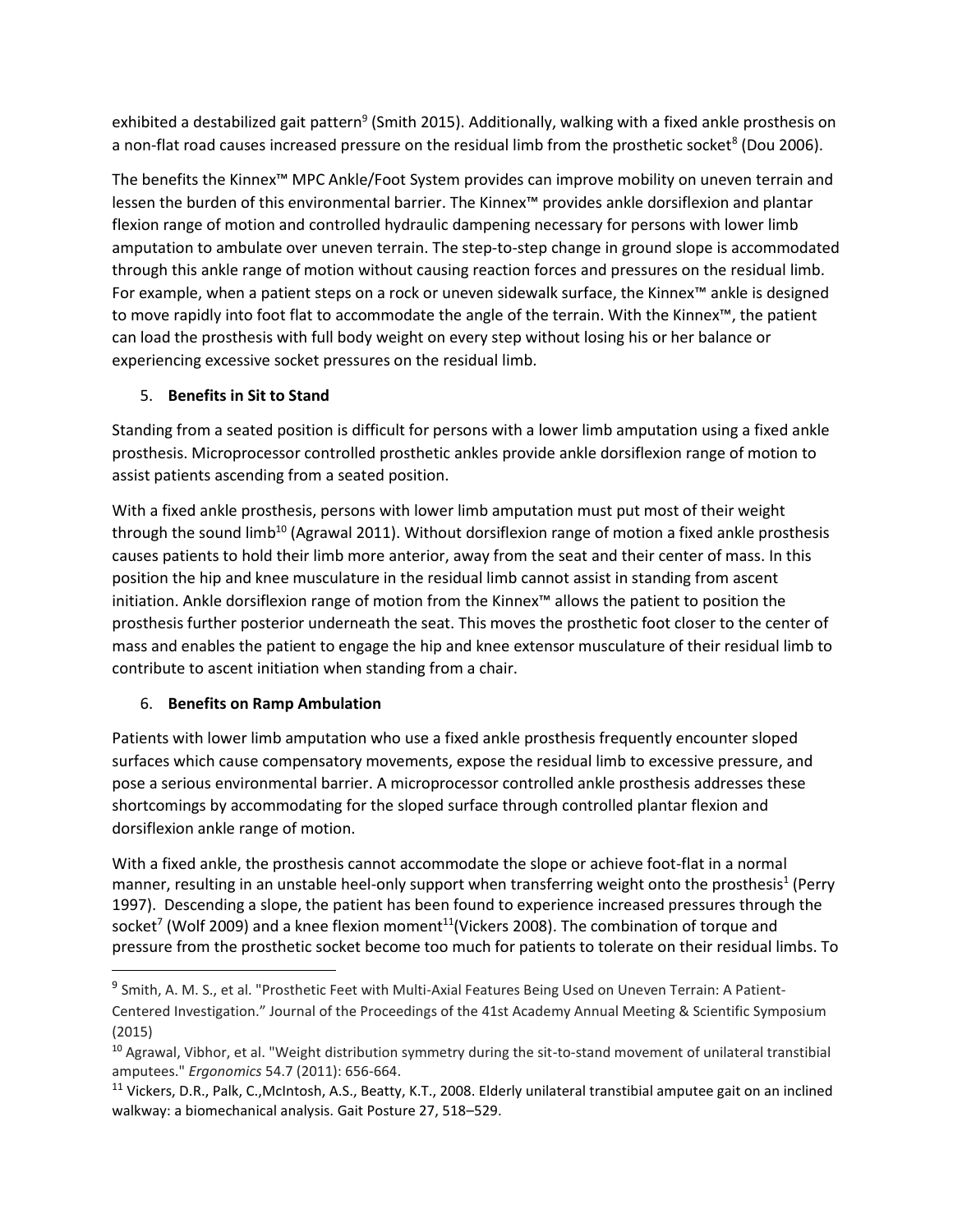compensate, patients are forced to rapidly flex their knee and fall forward with a short prosthetic side step duration and asymmetrical step length<sup>[11](#page-3-0)</sup> (Vickers 2008). Due to the lack of slope accommodation in a fixed ankle prosthesis, the sound limb experiences more loads and is left to control the lowering of the body through increased negative work required of the sound side knee and hip<sup>12</sup> (Fradet 2010).

<span id="page-4-1"></span><span id="page-4-0"></span>A microprocessor controlled ankle improves walking down a slope by accommodating the angle and performing negative work at the ankle through controlled plantar flexion and dorsiflexion<sup>[13](#page-4-0)</sup> (Struchkov 2016). This has been shown to reduce the compensatory movements while walking down slopes<sup>13</sup> (Struchkov 2016). Unlike a fixed ankle, the Kinnex™ microprocessor controlled ankle provides ankle plantar flexion during loading of the limb for an earlier foot flat with the ground. A microprocessor controlled prosthetic ankle provides faster foot flat, and a faster foot flat increases the stability of the prosthetic limb during weight transfer<sup>1</sup> (Perry 1997). This also reduces the excessive socket pressures on the residual limb<sup>[7](#page-2-0)</sup> (Wolf 2009) and allows a more extended and stable knee alignment while loading the prosthetic limb<sup>[13](#page-4-0)</sup> (Struchkov 2016). The Kinnex<sup>™</sup> microprocessor controlled ankle allows the patient to lower his or her body while still maintaining forward momentum through controlled hydraulic dampening in the ankle and deflection of the carbon fiber heel of the foot. To provide this function, the stiffness of the hydraulic dampening is optimized with the carbon fiber heel deflection during the programming of the Kinnex™ or through the user software interface (app). Then, the stiffness is adjusted by the microprocessor on every step to match the walking speed. This combination of hydraulic dampening and carbon fiber heel deflection is not possible with fixed ankle prostheses or hydraulic ankles not controlled by a microprocessor. The biomechanical advantages of microprocessor controlled ankles have contributed to patients reporting feeling safer when descending slopes<sup>[12](#page-4-1)</sup> (Fradet 2010).

In the pilot study, which compared the Kinnex™ against fixed ankle prostheses, patients showed improved function descending a sloped ramp on the Hill Assessment Index (HAI) test in addition to a more extended prosthetic side knee angle at mid-stance of gait during ramp ascent when using the Kinnex™. The benefits of the Kinnex™ over fixed ankle prostheses on ramp descent have been confirmed in the pilot study.

Ascending a slope can be just as difficult for a patient using a fixed ankle prosthesis. The lack of angle accommodation in a fixed ankle causes knee hyperextension of the residual limb<sup>[12](#page-4-1)</sup> (Fradet 2010) and increased socket pressures<sup>[7](#page-2-0)</sup> (Wolf 2009). The knee hyperextension and pressures become intolerable to the patient's residual limb and patients compensate by taking short step lengths and decreasing the duration of time spent on the prosthesis along with other gait deviations<sup>14</sup> (Vrieling 2008). The patient's sound side is then required to perform more work in elevating the body up the slope, leading to increased loading and strain on the sound side limb. To avoid the knee hyperextension on the residual limb, some patients will adopt the compensatory strategy of walking up slopes with a toe-only support during stance phase and a relatively flexed knee position on the side with the prosthesis. The patient is less balanced with toe-only support and limited contact with the ground. Holding a flexed knee position against the hyperextension torque from the slope requires a considerable amount of knee flexion

 $\overline{\phantom{a}}$ 

<sup>&</sup>lt;sup>12</sup> Fradet, Laetitia, et al. "Biomechanical analysis of ramp ambulation of transtibial amputees with an adaptive ankle foot system." Gait & posture 32.2 (2010): 191-198.

<sup>&</sup>lt;sup>13</sup> Struchkov, Vasily, and John G. Buckley. "Biomechanics of ramp descent in unilateral trans-tibial amputees: Comparison of a microprocessor controlled foot with conventional ankle–foot mechanisms." Clinical Biomechanics 32 (2016): 164-170.

<sup>&</sup>lt;sup>14</sup> Vrieling, A. H., et al. "Uphill and downhill walking in unilateral lower limb amputees." Gait & posture 28.2 (2008): 235-242.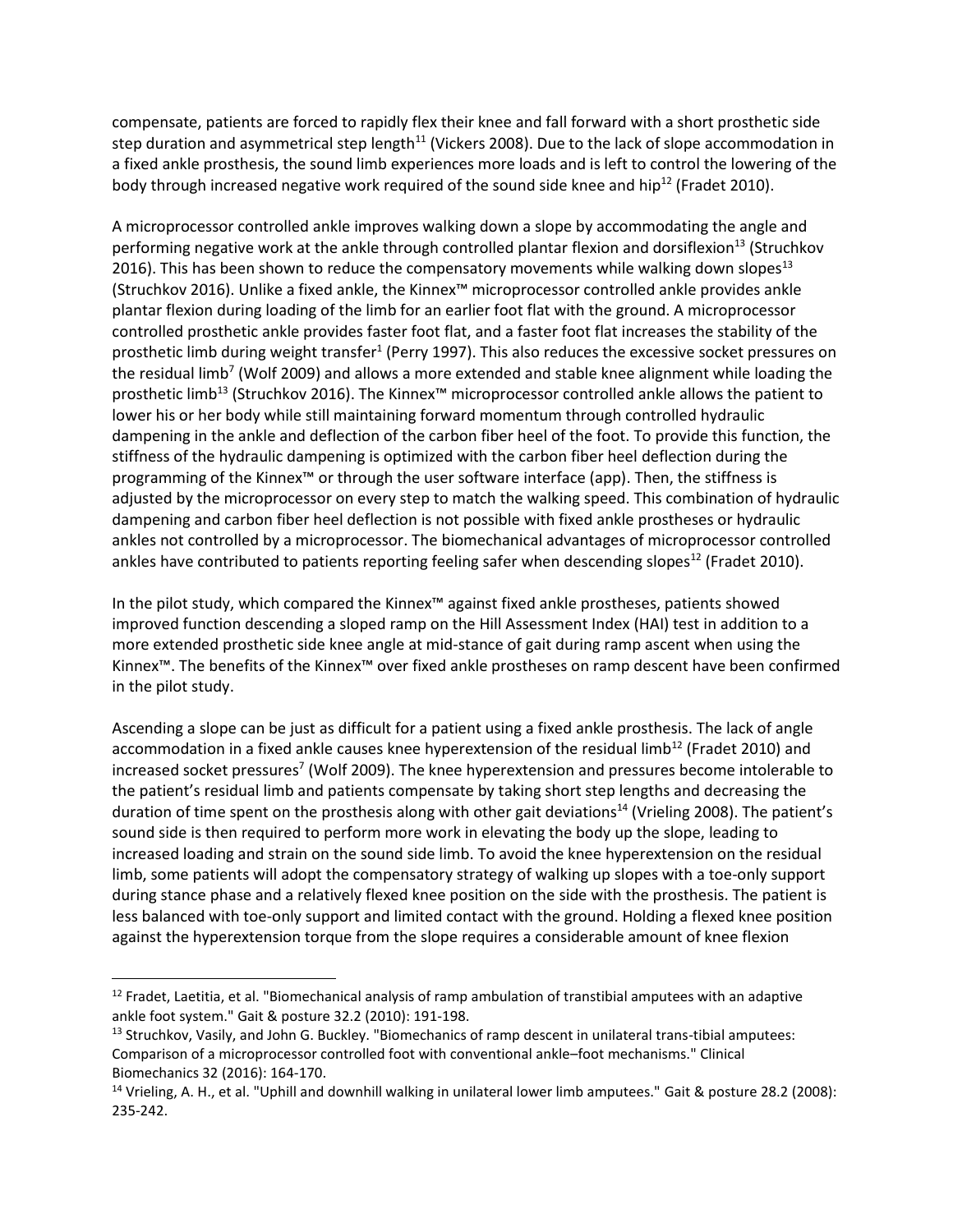strength, increases the energy cost of ascending a slope, and exposes the residual limb to high socket pressures. For these reasons, an uphill slope can pose a serious environmental barrier to a person using a lower limb prosthesis.

The Kinnex™ MPC Ankle/Foot System can accommodate the slope angle through controlled dorsiflexion range of motion. This dorsiflexion range of motion of a microprocessor controlled ankle has been shown to reduce the knee hyperextension of the residual limb and reduce the demand on the sound side limb to lift the body up the slope<sup>[12](#page-4-1)</sup> (Fradet 2010). The pressures experienced in the socket are also reduced when the microprocessor controlled ankle accommodates the slope<sup>7</sup> (Wolf 2009). Patients are more stable with the prosthetic foot flat on the ground which allows them to load more body weight during stance phase on the prosthesis<sup>[12](#page-4-1)</sup> (Fradet 2010). To accommodate a slope when ascending an incline, the Kinnex™ has an available 10° of ankle dorsiflexion. The microprocessor controls the hydraulic stop mechanism in the Kinnex™ to allow the ankle to dorsiflex past neutral and allow 10° of ankle dorsiflexion. The hydraulic resistance maintains the Kinnex™ in a dorsiflexed position during swing phase for toe clearance and accommodating the slope in subsequent steps while ascending an incline. By accommodating the slope angle through controlled ankle dorsiflexion and plantar flexion, the Kinnex™ reduces gait compensations, socket pressures, and knee hyperextension of the residual limb and allows the patient to use the prosthetic side more when ambulating up a slope. These benefits can reduce the limitations which sloped surfaces pose for persons with a lower limb amputation.

In the pilot study, which compared the Kinnex™ against fixed ankle prostheses, patients exhibited a more dorsiflexed prosthetic side ankle angle at mid-stance of gait during ramp ascent when using the Kinnex™. The benefits of the Kinnex™ over fixed ankle prostheses on ramp descent have been confirmed in the pilot study.

### 7. **Benefits on Stair Ambulation**

l

A fixed ankle prosthesis limits function on stair ambulation and requires compensatory strategies by persons with lower limb amputation. A prosthesis with a microprocessor controlled ankle allowing controlled plantar flexion and dorsiflexion range of motion provides improved function on stair ambulation.

<span id="page-5-0"></span>Without a microprocessor controlled ankle, a patient's body center of mass remains further posterior when ascending stairs. This requires the patient to reach further with the intact limb and use more involved side hip extensors. These compensatory requirements from a fixed ankle prosthesis can be addressed with a microprocessor controlled prosthetic ankle. Ankle angle adaptation and range of motion on stairs results in improved knee kinematic and kinetics on stair ascent and descent, which more closely mimics natural human locomotion<sup>15</sup> (Alimusaj 2009). During stair ascent, a prosthesis with a Kinnex™ MPC Ankle/Foot System allows ankle dorsiflexion in terminal stance phase of gait compared to a fixed ankle prosthesis. This allows users of a microprocessor controlled ankle to bring the center of mass more anterior on the step for proper foot placement of the intact side foot and to use the involved side knee extensors more and rely less on the involved side hip extensors<sup>[15](#page-5-0)</sup> (Alimusaj 2009). Finally, the increased ankle dorsiflexion range of motion in a microprocessor controlled prosthetic ankle allows

<sup>&</sup>lt;sup>15</sup> Alimusaj, Merkur, et al. "Kinematics and kinetics with an adaptive ankle foot system during stair ambulation of transtibial amputees." *Gait & posture* 30.3 (2009): 356-363.